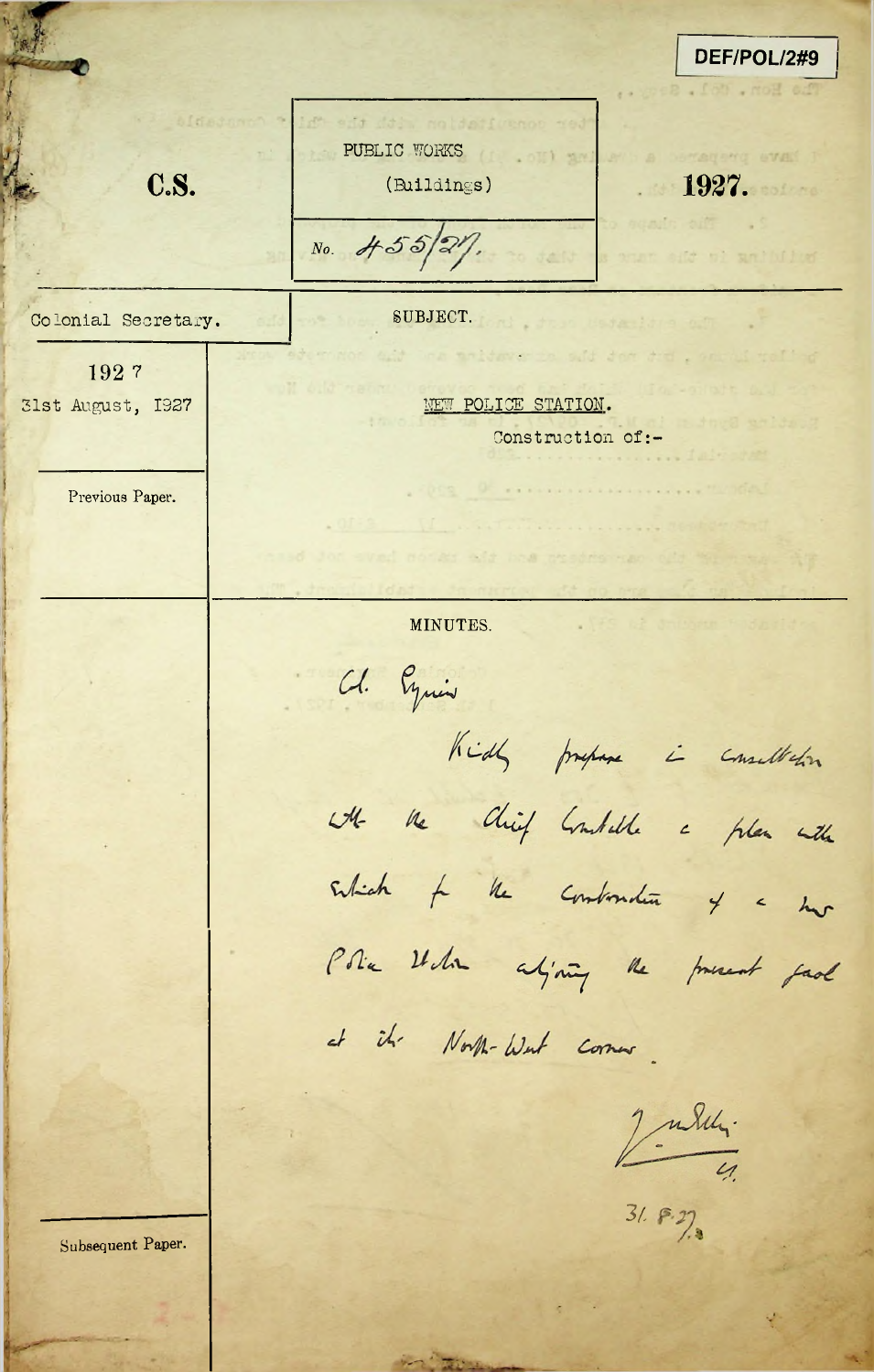The Hon. Col. Secy.,

*.* After consultation with the Chief Constable <sup>I</sup> have prepared <sup>a</sup> drawing (No • 91) <sup>a</sup> tracing of which is *l.* enclosed herewith.

2 . The shape of the north front of the proposed building is the same as th&t of the Exchange , so giving <sup>a</sup> uniform frontage on Ross Road.

**3-** The estimated cost , including the wood for the boiler house , but not the excavating and the concrete work for the stoke-hold which has been covered under the New Heating System in M.P.  $409/27$ , is as follows:-

Material .£263

Labour  $\ldots$   $\ldots$   $\ldots$   $\ldots$   $\ldots$   $\frac{30}{2293}$ .

Unforeseen.......................17  $\&310.$ 

The wages of the carventers and the mason have not been included as they are on the permanent establishment . The estimated amount is £37 •

Farmaseley. Colonial Engineer .15th September , 1927 •

Promise of  $\pm$  300 i child i chraft

Pulicky 1928

*10. U-* $6\sqrt{2}$  9, 27.

*II. It I.. fl*

*I*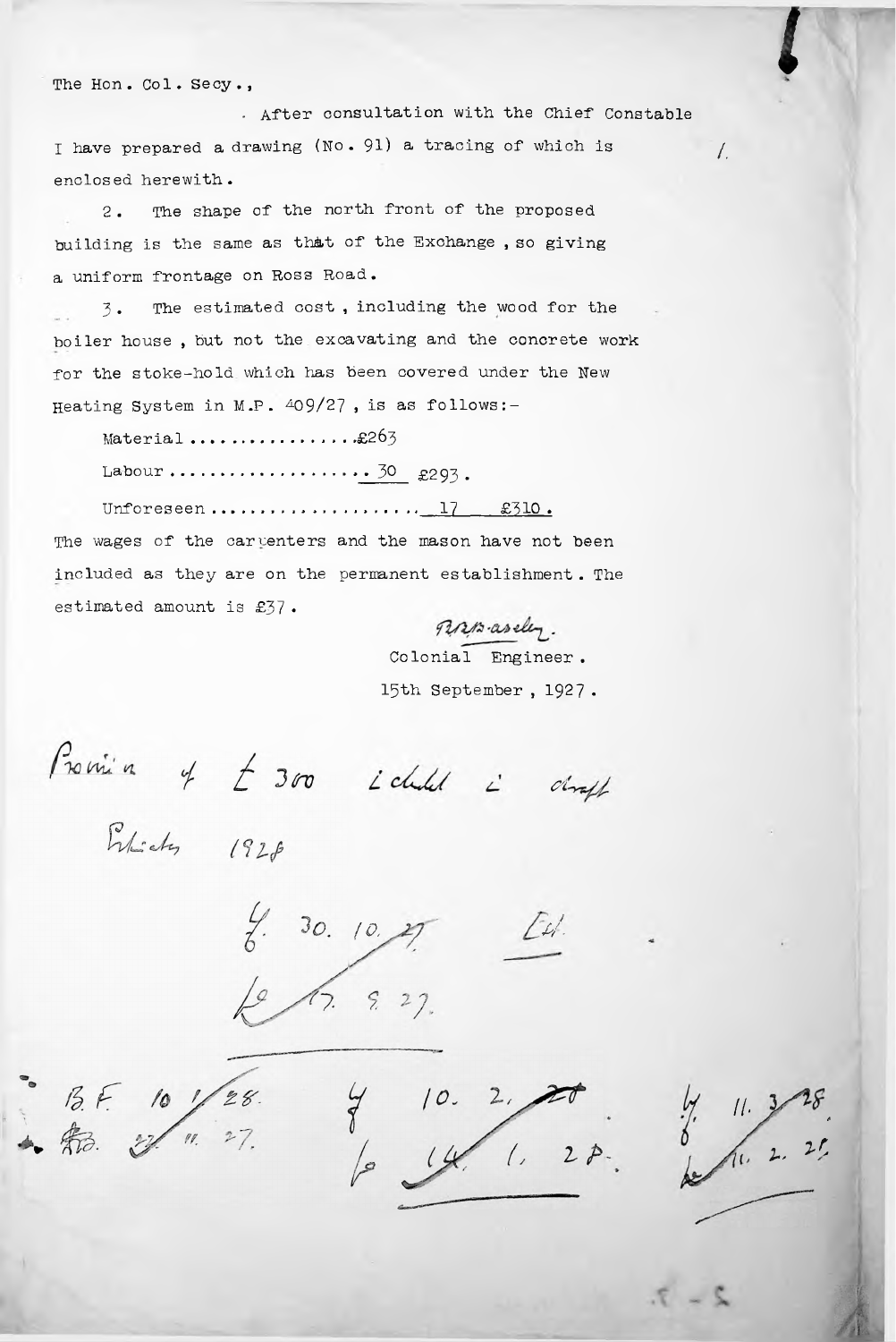C.S.O. No.  $45\frac{1}{2}$ 

Inside Minute Paper.

Sheet  $N_0$ .  $431.3720$ le 13.78. as Colonial Engineer will you please vag when arrangements have been made carry our this work. Welly  $4.4.28$  for U.S. Aron Col Sec. nothing has yet been done about this work, but it will receive consideration in due course, The materials for the heating system has been ordered, the two jobs well have to be done together G. Roberts  $(25APR.1928)$ act Col Eng<br>16.4.28. TIND ISLANDS  $7 - 25.6.18$ pe 3.5 28 2-3. Trumte from Col. Engl of 9.5-28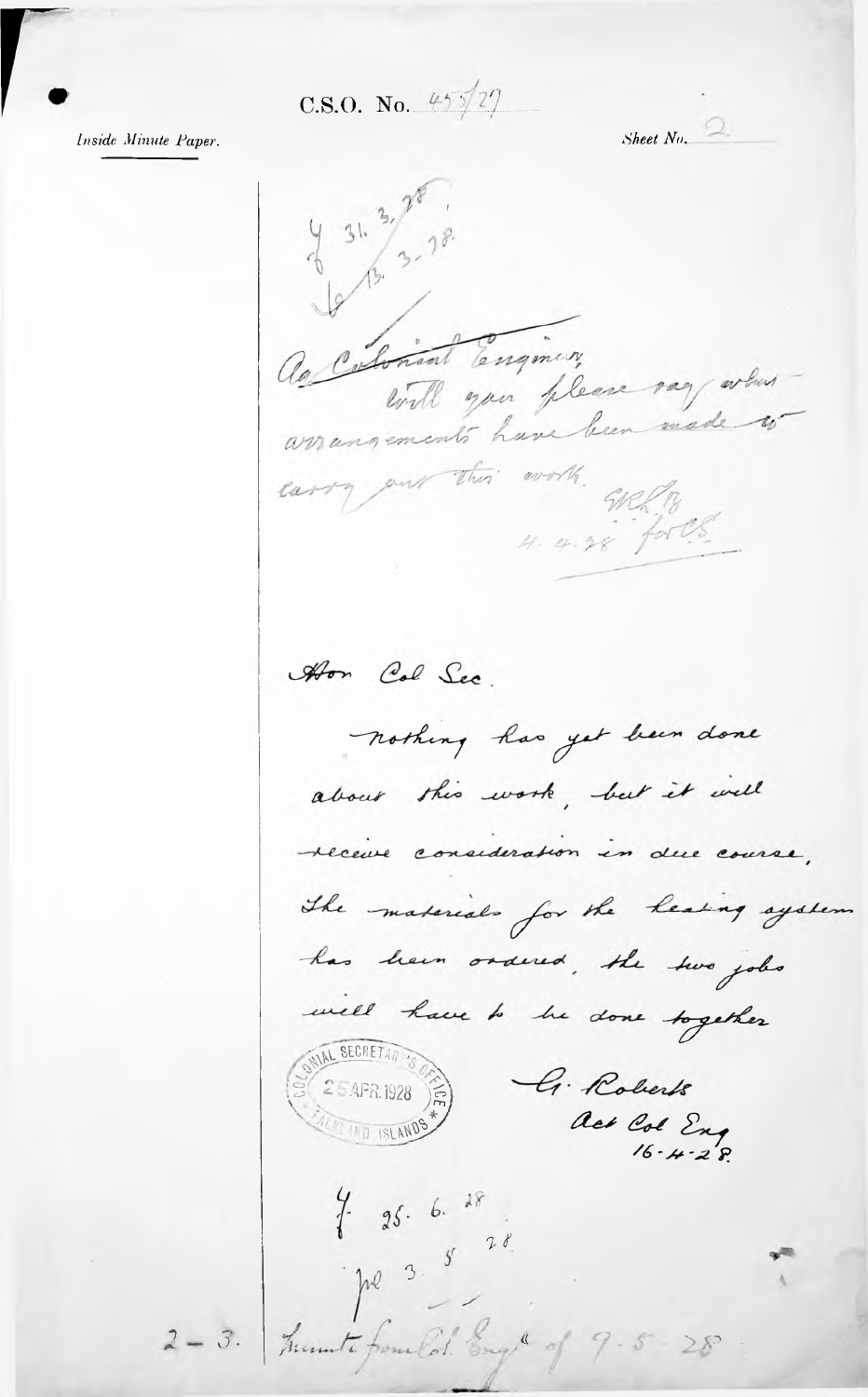$2.2$ F.M. schitant + g.E.i esperante if offered.  $1<sup>m</sup>$  $(4, 522)$  $\frac{1}{2}$  $\begin{picture}(120,115) \put(10,115){\line(1,0){155}} \put(10,115){\line(1,0){155}} \put(10,115){\line(1,0){155}} \put(10,115){\line(1,0){155}} \put(10,115){\line(1,0){155}} \put(10,115){\line(1,0){155}} \put(10,115){\line(1,0){155}} \put(10,115){\line(1,0){155}} \put(10,115){\line(1,0){155}} \put(10,115){\line(1,0){1$ Ha Trans Please withdraw Import Holvane Garant at fam 1. Col. By.  $+$   $\omega$ s. July  $14, 5.26$ In the Secretary J.R. ho 23 withdrawn Heley<br>for meas Ar Col mymed Passed to you How bol: Sect.<br>Now bol: Sect.  $HCS$ 

Bf. 1. Sept. 1928<br>Bg. 1/ aug 1, 1928

 $2^{\frac{1}{2} \left| \frac{1}{2} \right| \times \frac{1}{2}}$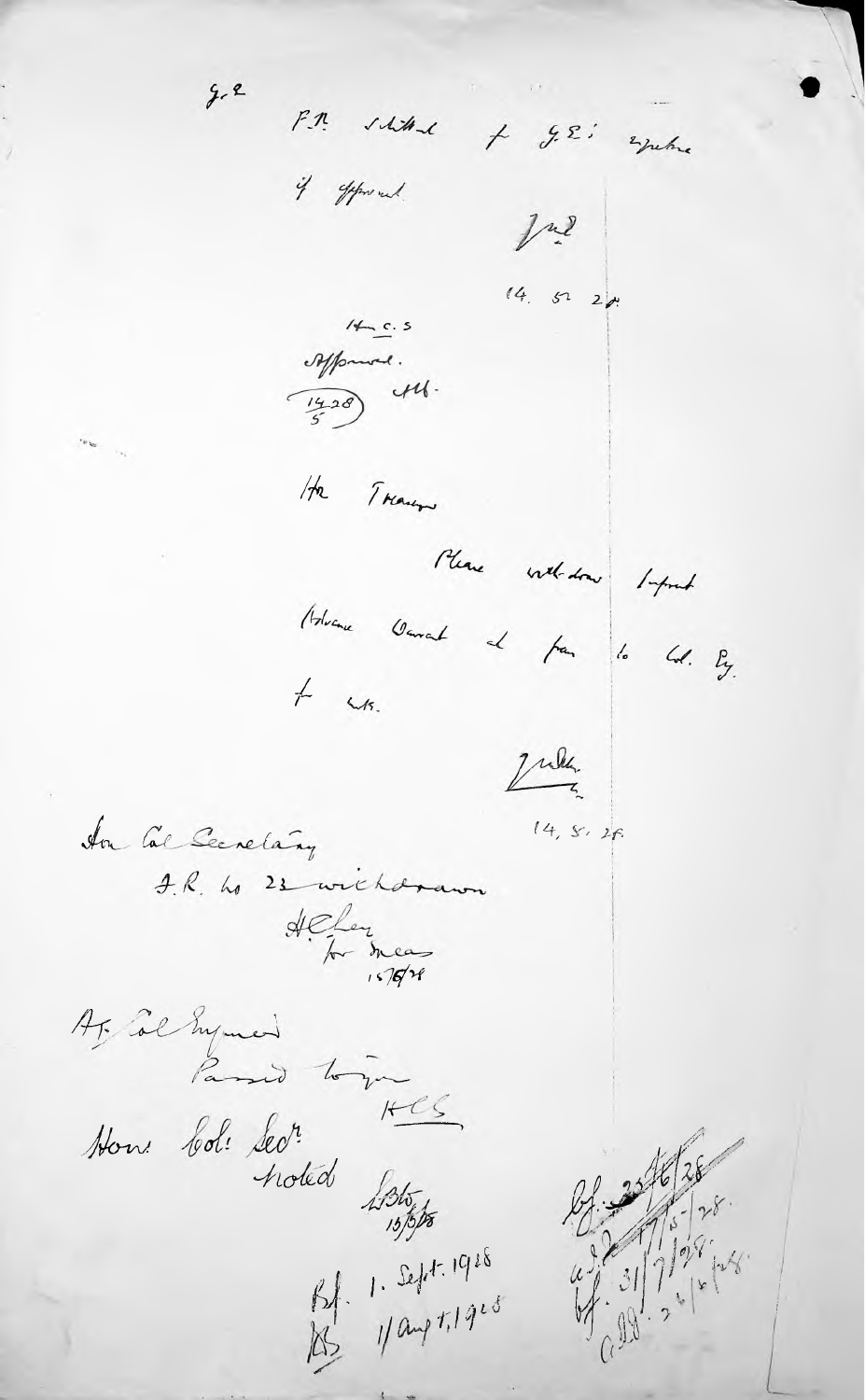$(From E.)$ 

## FALKLAND ISLANDS.

REQUISITION TO INCUR EXPENDITURE.

 $\left( \frac{2}{\epsilon} \right)$ 

| <b>HEAD OF ESTIMATE</b>                                                                                                                                                                                                                                                                                                                                                                                                                                                                                                                                                             |                                        |                        | ORIGINAL.<br>DUPLICATE |  |
|-------------------------------------------------------------------------------------------------------------------------------------------------------------------------------------------------------------------------------------------------------------------------------------------------------------------------------------------------------------------------------------------------------------------------------------------------------------------------------------------------------------------------------------------------------------------------------------|----------------------------------------|------------------------|------------------------|--|
| NEWS WORKING WORKS<br><b>SUB-HEAD</b>                                                                                                                                                                                                                                                                                                                                                                                                                                                                                                                                               |                                        | Treasurer's            |                        |  |
| 4. Folice Station.                                                                                                                                                                                                                                                                                                                                                                                                                                                                                                                                                                  |                                        | $\overline{\rm M}_0$ . |                        |  |
|                                                                                                                                                                                                                                                                                                                                                                                                                                                                                                                                                                                     |                                        | 23                     |                        |  |
| State in detail, service or article, &c., on which the amount is to be expended.                                                                                                                                                                                                                                                                                                                                                                                                                                                                                                    |                                        | Estimated Cost.        |                        |  |
|                                                                                                                                                                                                                                                                                                                                                                                                                                                                                                                                                                                     | £                                      | S.                     | d.                     |  |
|                                                                                                                                                                                                                                                                                                                                                                                                                                                                                                                                                                                     |                                        |                        |                        |  |
|                                                                                                                                                                                                                                                                                                                                                                                                                                                                                                                                                                                     |                                        |                        |                        |  |
| Lrection complete of Hew Lolics Station                                                                                                                                                                                                                                                                                                                                                                                                                                                                                                                                             |                                        |                        |                        |  |
| to went of existing Gaol, in accordence                                                                                                                                                                                                                                                                                                                                                                                                                                                                                                                                             |                                        |                        |                        |  |
| with approved drawing and estimate.                                                                                                                                                                                                                                                                                                                                                                                                                                                                                                                                                 |                                        |                        |                        |  |
|                                                                                                                                                                                                                                                                                                                                                                                                                                                                                                                                                                                     | 300.                                   | $\mathbf{0}_{\bullet}$ | O                      |  |
|                                                                                                                                                                                                                                                                                                                                                                                                                                                                                                                                                                                     |                                        |                        |                        |  |
|                                                                                                                                                                                                                                                                                                                                                                                                                                                                                                                                                                                     |                                        |                        |                        |  |
|                                                                                                                                                                                                                                                                                                                                                                                                                                                                                                                                                                                     |                                        |                        |                        |  |
|                                                                                                                                                                                                                                                                                                                                                                                                                                                                                                                                                                                     |                                        |                        |                        |  |
|                                                                                                                                                                                                                                                                                                                                                                                                                                                                                                                                                                                     |                                        |                        |                        |  |
|                                                                                                                                                                                                                                                                                                                                                                                                                                                                                                                                                                                     |                                        |                        |                        |  |
|                                                                                                                                                                                                                                                                                                                                                                                                                                                                                                                                                                                     |                                        |                        |                        |  |
|                                                                                                                                                                                                                                                                                                                                                                                                                                                                                                                                                                                     |                                        |                        |                        |  |
|                                                                                                                                                                                                                                                                                                                                                                                                                                                                                                                                                                                     |                                        |                        |                        |  |
|                                                                                                                                                                                                                                                                                                                                                                                                                                                                                                                                                                                     |                                        |                        |                        |  |
|                                                                                                                                                                                                                                                                                                                                                                                                                                                                                                                                                                                     |                                        |                        |                        |  |
|                                                                                                                                                                                                                                                                                                                                                                                                                                                                                                                                                                                     |                                        |                        |                        |  |
|                                                                                                                                                                                                                                                                                                                                                                                                                                                                                                                                                                                     |                                        |                        |                        |  |
|                                                                                                                                                                                                                                                                                                                                                                                                                                                                                                                                                                                     |                                        |                        |                        |  |
|                                                                                                                                                                                                                                                                                                                                                                                                                                                                                                                                                                                     |                                        |                        |                        |  |
|                                                                                                                                                                                                                                                                                                                                                                                                                                                                                                                                                                                     |                                        |                        |                        |  |
| N.B. - When this space is insufficient, sheets should be attached,<br>but the sum total shown on this.                                                                                                                                                                                                                                                                                                                                                                                                                                                                              |                                        |                        |                        |  |
|                                                                                                                                                                                                                                                                                                                                                                                                                                                                                                                                                                                     |                                        |                        |                        |  |
|                                                                                                                                                                                                                                                                                                                                                                                                                                                                                                                                                                                     |                                        |                        |                        |  |
| Vote on $\left\{\begin{array}{ccc}\text{Example 1:}\quad & \text{Expenditure}\quad\text{Expenditure}\quad\text{Setimates.}\quad\text{3:}\quad\text{5:}\quad\text{or} \quad\text{C}{\text{the date.}}\quad\text{Ans.}\quad\text{Ans.}\quad\text{Ans.}\quad\text{Ans.}\quad\text{Ans.}\quad\text{Ans.}\quad\text{Ans.}\quad\text{Ans.}\quad\text{Ans.}\quad\text{Ans.}\quad\text{Ans.}\quad\text{Ans.}\quad\text{Ans.}\quad\text{Ans.}\quad\text{Ans.}\quad\text{Ans.}\quad\text{Ans.}\quad\text{Ans.}\quad\text{Ans.}\$<br>$\left\{ \begin{array}{c} \mathbf{f} \end{array} \right.$ |                                        |                        |                        |  |
|                                                                                                                                                                                                                                                                                                                                                                                                                                                                                                                                                                                     | Balance<br>available.<br>$\frac{1}{2}$ |                        |                        |  |
| Comments of                                                                                                                                                                                                                                                                                                                                                                                                                                                                                                                                                                         |                                        |                        |                        |  |
| Signature of<br>Head of<br>Department.<br>Treasurer in submitting<br>to Governor.                                                                                                                                                                                                                                                                                                                                                                                                                                                                                                   |                                        |                        |                        |  |
| Balance available as stated.                                                                                                                                                                                                                                                                                                                                                                                                                                                                                                                                                        | & Colonial Angineer.                   |                        |                        |  |
| Hacket<br>the braque<br>Date                                                                                                                                                                                                                                                                                                                                                                                                                                                                                                                                                        |                                        |                        |                        |  |
|                                                                                                                                                                                                                                                                                                                                                                                                                                                                                                                                                                                     |                                        |                        | 19                     |  |
| Treasurer.                                                                                                                                                                                                                                                                                                                                                                                                                                                                                                                                                                          | Decision of Governor.                  |                        |                        |  |
|                                                                                                                                                                                                                                                                                                                                                                                                                                                                                                                                                                                     |                                        |                        |                        |  |
| Date >th<br>Lay.<br>198.                                                                                                                                                                                                                                                                                                                                                                                                                                                                                                                                                            |                                        |                        |                        |  |